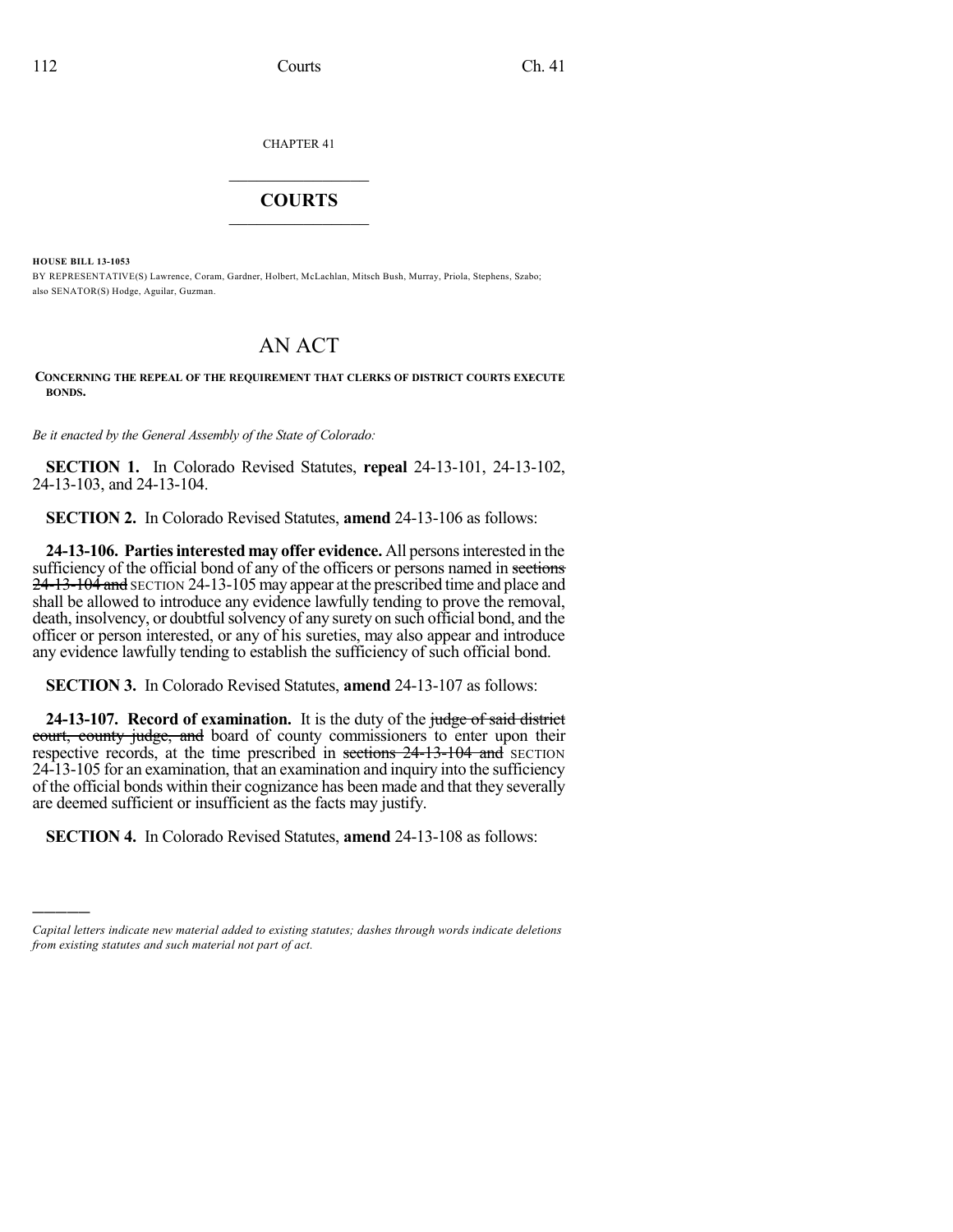### Ch. 41 Courts 113

**24-13-108. Failure to file new bond - vacancy.** If any officer or person enumerated in sections 24-13-104 and SECTION 24-13-105 fails to file a new bond within the prescribed time when so required by an order entered of record requiring the filing of such new bond, the officer in default shall be deemed to have vacated his office, and the same steps shall be taken to fill such vacancy thus created as are taken to fill a vacancy by the death or resignation of such officer.

**SECTION 5.** In Colorado Revised Statutes, **amend** 24-13-109 as follows:

**24-13-109. Release of sureties - notice.** Any person who is the surety of any sheriff, coroner, county clerk and recorder, county treasurer, county surveyor, or other county officershall have the power of releasing himself fromfurther liability assuch suretyforsuch officer byfiling in the office ofthe county clerk and recorder a notice that he is no longer willing to be surety for such officer. If the person so desiring to be released from such surety is suretyship for the county clerk and recorder, in addition to such filing of notice, he shall deliver a copy of the notice to the chairman of the board of county commissioners or, if he is absent, to some other member of said board. Any person who is surety on the official bond of the elerk of the district court or master may be released by filing a notice in the office of said clerk of the district court in like manner and also delivering a copy thereof to the judge of said court.

**SECTION 6.** In Colorado Revised Statutes, **amend** 24-13-110 as follows:

**24-13-110. Duty of county clerk and recorder.** When any notice is filed with the county clerk and recorder, he shall immediately give notice thereof to such officer, who shall thereupon file other surety, to be approved by the board of county commissioners if the same is then in session or if a session thereof is commenced within ten days after notice has been given, but, if said board is not in session nor a session thereof is commenced within ten days thereafter, the officer within ten daysshall file said bond with the county clerk and recorder, who shall judge of the sufficiency of said bond, subject to the decision and approval of said board of county commissioners at their first meeting thereafter. If such notice relates to the surety of the county clerk and recorder, it isthe duty of the county commissioner to whom the copy of such notice is given immediately to require said clerk to file other surety to be approved by the board of county commissionersin like manner, but, if said board is not in session, the county commissioner to whom such notice may be given may approve such surety, subject to the decision and approval of the said board at its first meeting thereafter. In case such notice relates to the surety of the clerk of the district court or any master, it is the duty of the judge of said court forthwith, upon receiving such notice, to require such master or clerk to file within ten days other surety, to be approved by him as in other cases.

**SECTION 7.** In Colorado Revised Statutes, **amend** 24-13-113 as follows:

**24-13-113. Failure to file bond.** It isthe duty ofsuch master, clerk ofthe district court, sheriff, coroner, county treasurer, county assessor, county clerk and recorder, or other officer, if he fails to give bond, to deliver over to his sureties forthwith all books, moneys, vouchers, papers, and every description of property whatever, pertaining to his office; and the sureties, at any time after failure to file bond, may maintain an action of replevin or other appropriate action to recover such property,